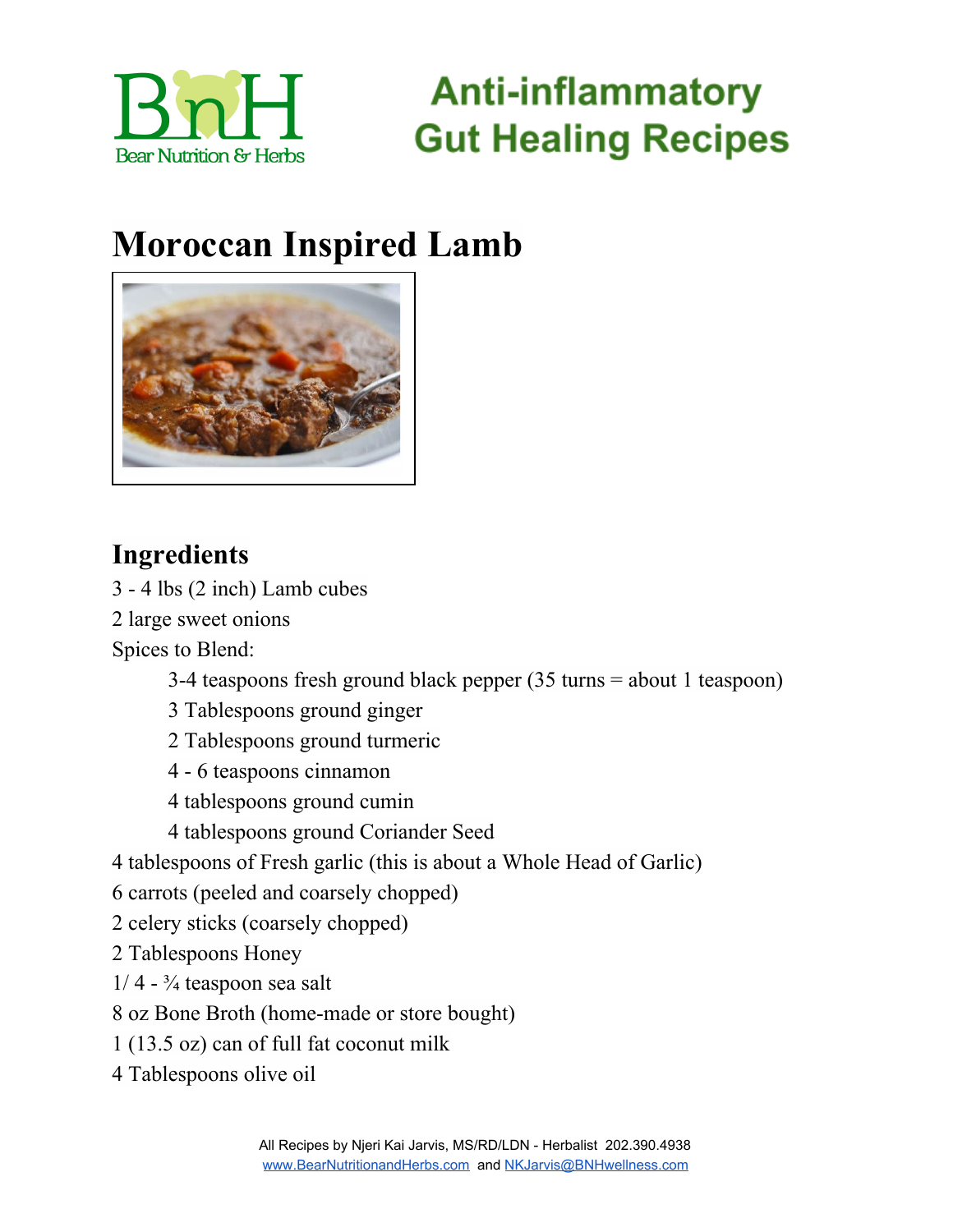

#### **Directions**

- 1. Cut the lamb into 2 inch cubes
- 2. Combine all ground spices in a bowl together and mix to make a DRY SPICE MIX (DSM). Use half of the DSM to coat each of the lamb cubes and refrigerate overnight or for at least 4 hours in the refrigerator
- 3. Brown the lamb
	- a. Place 2 tablespoons of coconut oil in a pan and heat the oil
	- b. Place the meat in the pan and sear on both sides
	- c. Pour 8 16 ounces bone broth in a measuring cup and use some of it to to deglaze the lamb drippings to add to the DSM spice mix and pour this into the DSM spice sauce
- 5. Make the DSM sauce
	- $\rightarrow$  In a large pot, sautee the onions and spices for 10 minutes.
	- $\rightarrow$  Pour the rest of the 8oz bone broth to to deglaze the onion and spices in the DSM spice mix in your large pot and pour the all of the coconut milk in.
	- $\rightarrow$  Add 2 Tablespoons of honey
- 6. Place all of the cooked beef in a crock pot with, carrots and celery.
	- **→** Pour your DSM sauce over the lamb, carrots and celery.
	- **→** Mix and cook on high for 4 hours or medium heat for 8 hours.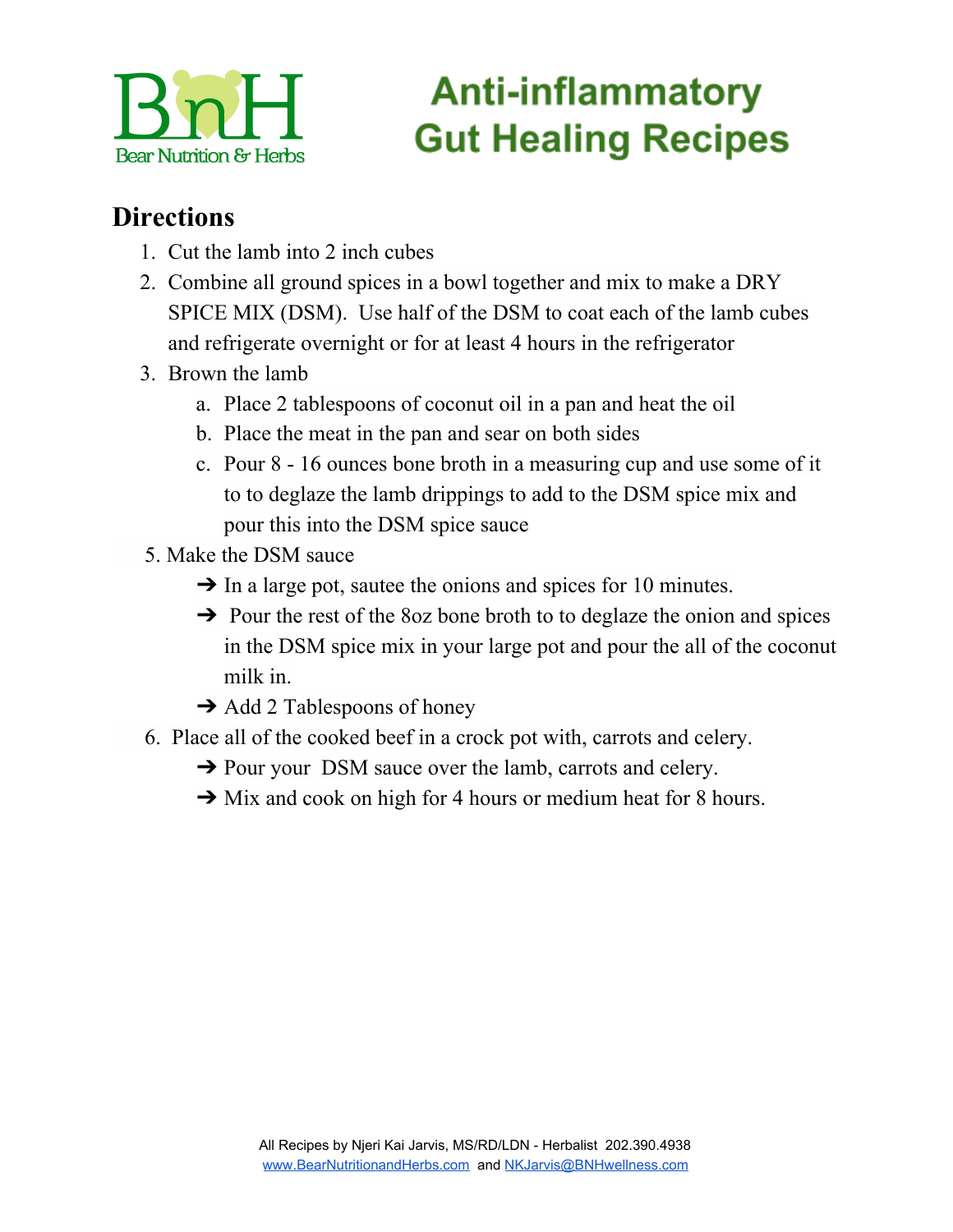

### **Garlic Mashed Cauliflower**



### **Ingredients**

- 2 heads of cauliflower
- 4 Tablespoons salted butter
- 2 -3 Tablespoons fresh chopped garlic (this is  $\frac{1}{2}$   $\frac{3}{4}$  of a whole head of garlic)
- 1 8 oz cup chicken bone broth
- 1 teaspoon fresh ground pepper
- $\frac{1}{4}$  1 teaspoon sea salt (OPTIONAL)
- 2 Tablespoons chopped dried onions

#### **Directions**

- 1. In a large pot fill it  $1.2 \frac{3}{4}$  full and bring water to a boil
- 2. Cut cauliflower into 2-3 inch florettes. Place in boiling water and let cook for 15 minutes
- 3. While cauliflower is cooking, make the garlic butter bone broth. In a small saucepan melt butter, add onions, black pepper, bone broth
- 4. Once cauliflower florettes are done, drain and place in a bowl or pot able to accomodate an immersion blender.
- 5. Blend the cauliflower and continuously add the garlic butter bone broth to the cauliflower until you achieve the texture you like.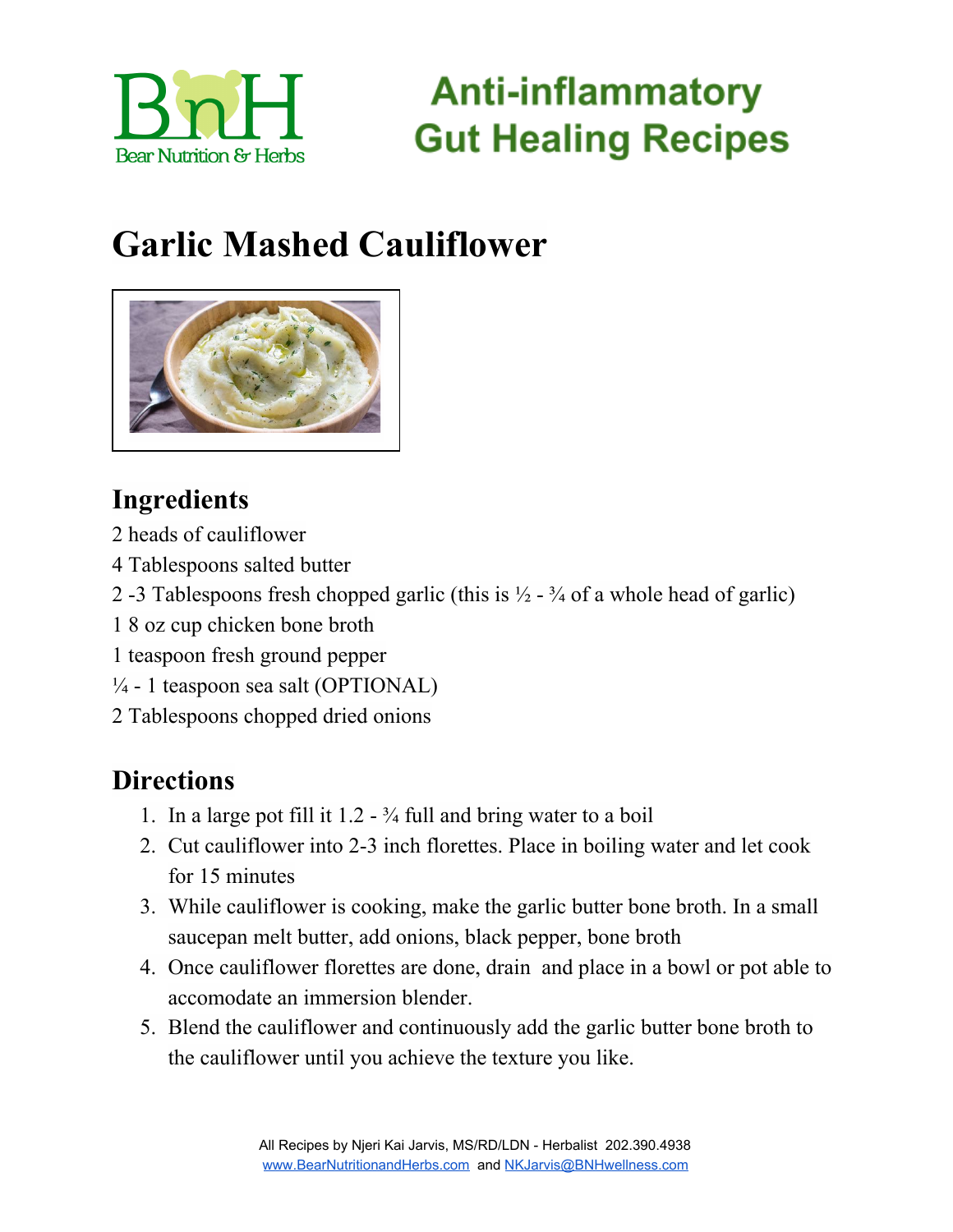

#### **Mushroom and Onion No Added Salt "Mock Gravy"**



#### **Ingredients**

24 oz of mushrooms (baby portabellas) or whatever you prefer (about 20 med mushrooms)

- 1 large onion
- 1 teaspoon fresh ground pepper
- 1 Tablespoon coconut oil
- 2 Tablespoons olive oil
- 2 Tablespoons chopped fresh garlic

#### **Directions**

- 1. Preheat oven to 450 degrees
- 2. Slice mushrooms into  $\frac{1}{4}$   $\frac{1}{2}$  inch portions
- 3. Thinly slice onion
- 4. Place all ingredients into casserole dish and mix
- 5. Place dish on the bottom rack of the oven and cook for 30 45 minutes, stirring dish every 15 minutes. Take out after 30 minutes and serve if you prefer softer mushrooms with more liquid. Cook for 45 minutes if you prefer more firm mushrooms and less liquid.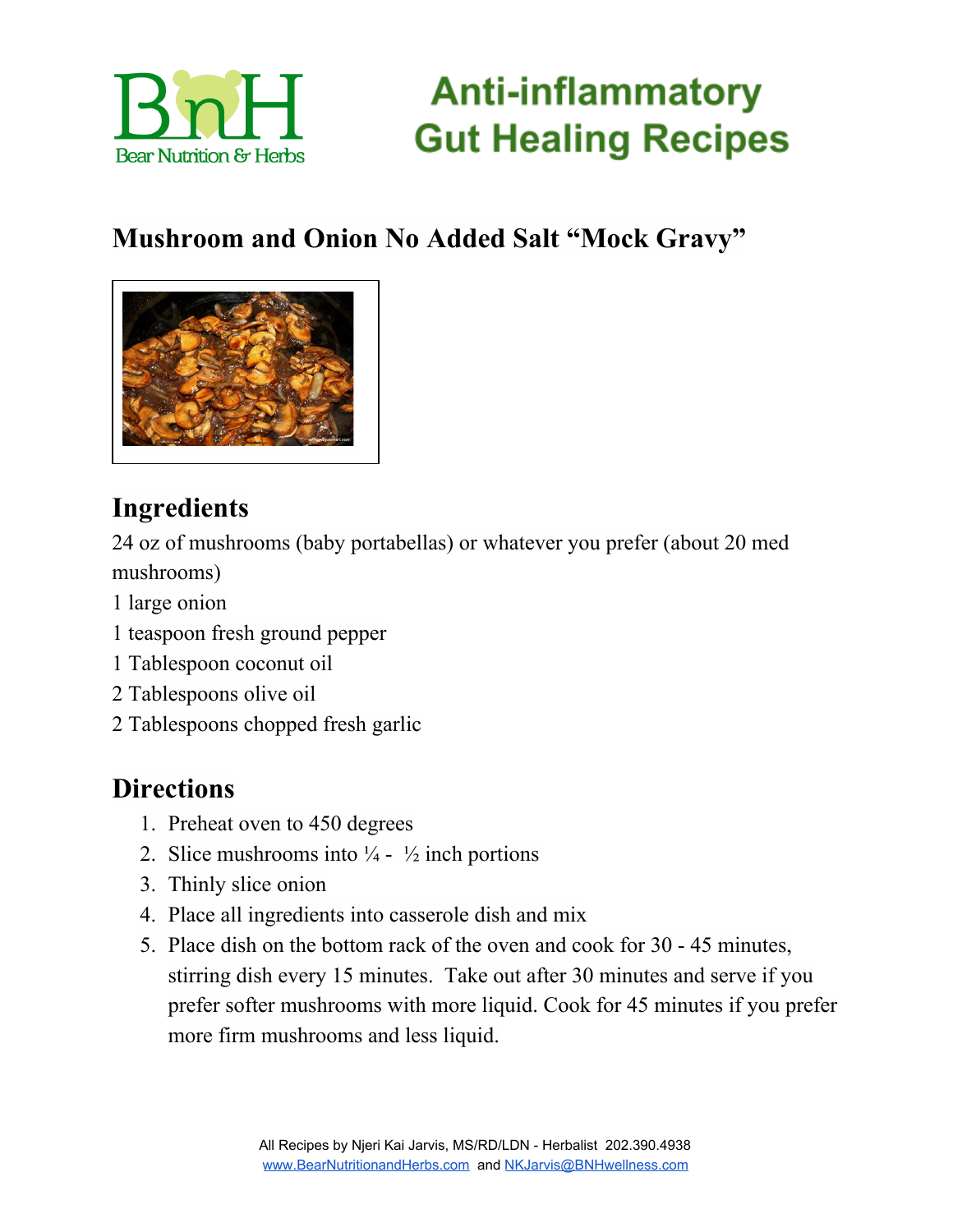

### **Roasted Asparagus**



#### **Ingredients**

- 2.25 lbs asparagus
- 2-3 Tablespoons olive oil
- 1 teaspoon fresh ground black pepper

#### **Directions**

- 1. Preheat oven to 420 degrees
- 2. Cut the tough ends of the asparagus of off each spear
- 3. Place asparagus on a baking sheet and drizzle with 1 teaspoon olive oil
- 4. Roast in oven for 15 minutes
- 5. Remove from oven and drizzle with the remaining olive oil and add fresh ground black pepper

### **NOTE - Place the onion and mushroom attop the asparagus for flavor**